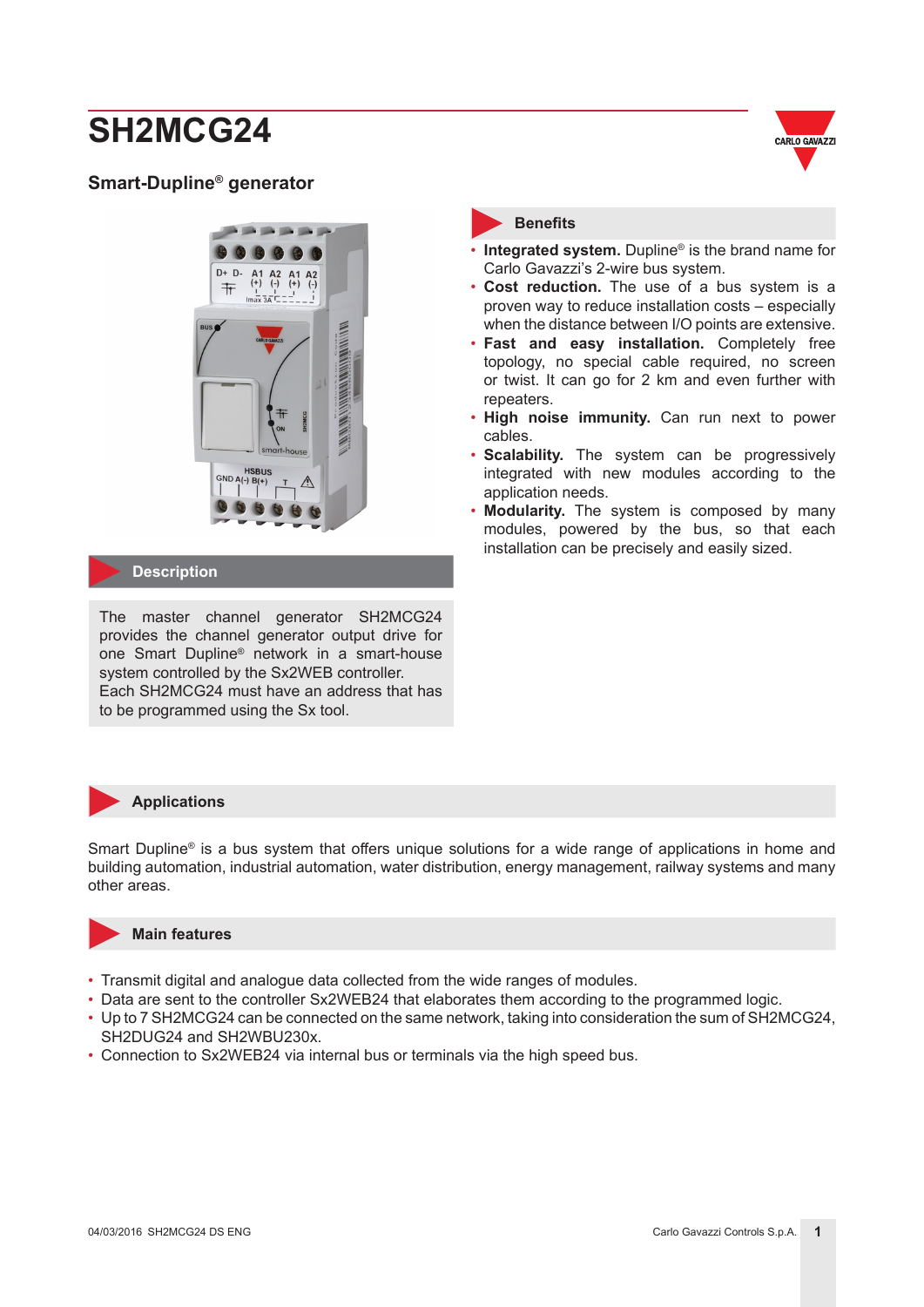

**Structure**



| <b>Element</b> | <b>Component</b>                                                | <b>Function</b>                                                                                                                                                             |  |
|----------------|-----------------------------------------------------------------|-----------------------------------------------------------------------------------------------------------------------------------------------------------------------------|--|
| A              | Connection to smart Dupline <sup>®</sup> modules<br>Dupline bus |                                                                                                                                                                             |  |
| B              | <b>Information LED</b>                                          | Indicating the following status:<br>Green LED: Power supply<br>Yellow LEDs: Dupline <sup>®</sup> bus and HS bus communication                                               |  |
| C              | HS bus                                                          | HS bus connection                                                                                                                                                           |  |
| D              | HS bus termination                                              | Termination for HS bus                                                                                                                                                      |  |
| E              | Power supply                                                    | Power supply connection block (IN, left/OUT, right)<br>(Min./Max. screws tightening torque: 0.4 Nm / 0.8 Nm)                                                                |  |
| F              | Local bus port (left side<br>and right side)                    | Left side: connecting the Sx2WEB24, SH2MCG24,<br>SH2WBU230N, SH2DUG24, Dupline modules. Right<br>side: connecting the SH2MCG24, SH2WBU230N, SH-<br>2DUG24, Dupline modules. |  |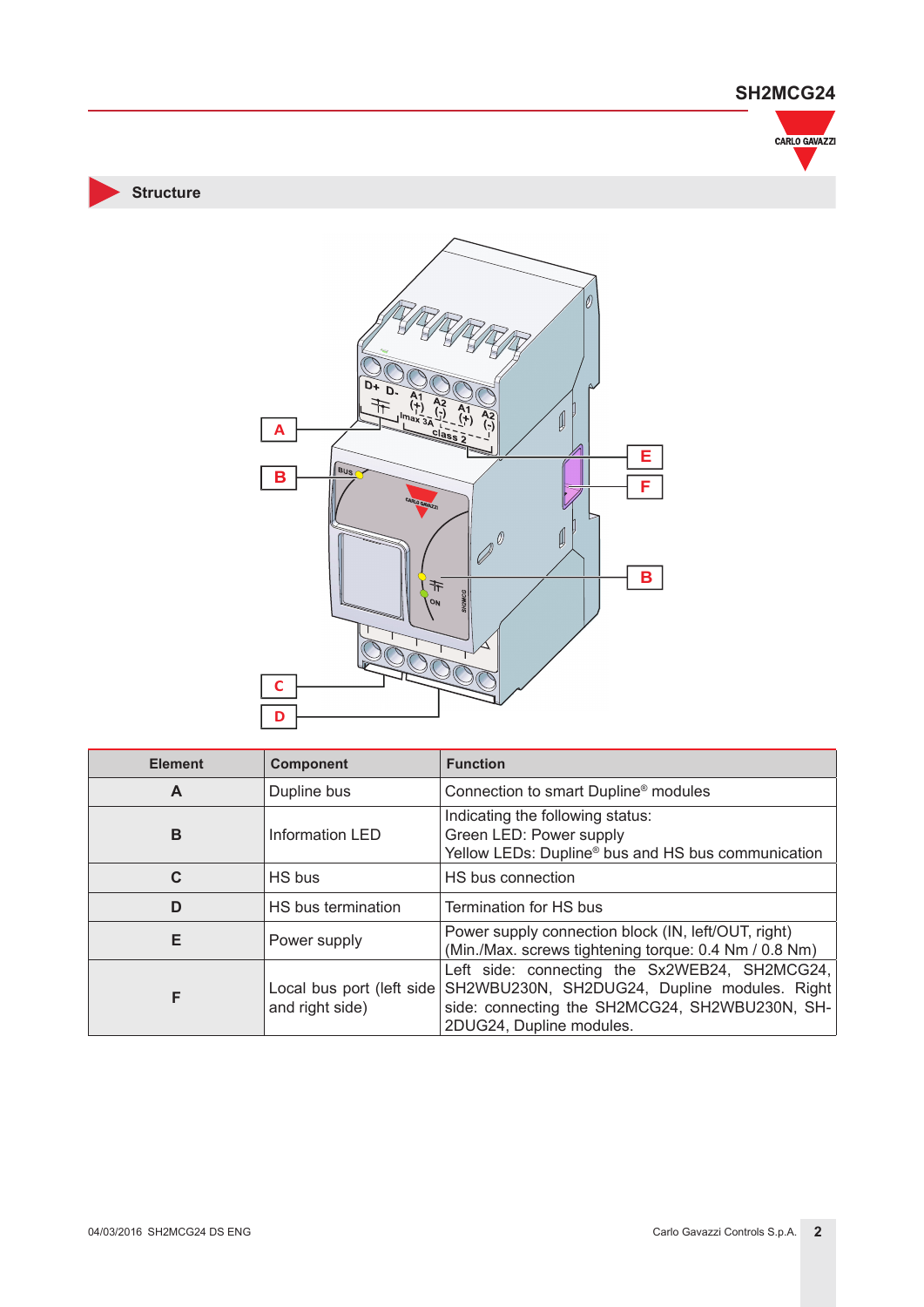

## **Features**



**General**

| Material                   | Noryl                                                                                                                                                                                                                                                     |
|----------------------------|-----------------------------------------------------------------------------------------------------------------------------------------------------------------------------------------------------------------------------------------------------------|
| <b>Dimensions</b>          | 2-DIN module                                                                                                                                                                                                                                              |
| Weight                     | 150 <sub>q</sub>                                                                                                                                                                                                                                          |
| <b>Protection grade</b>    | Front: IP50; Screw terminal: IP20                                                                                                                                                                                                                         |
| <b>Dielectric strength</b> | Power supply to Dupline <sup>®</sup> : 500 V AC for 1 min. (IEC60664-1, TAB. A.1)                                                                                                                                                                         |
| <b>Fail-safe condition</b> | If the SH2MCG24 loses the communication with the Sx2WEB24, the Du-<br>pline® output will be switched off. In this situation all the modules connected<br>to the bus will go into the fail-safe output status individually programmed with<br>the Sx tool. |
| Terminal                   | 12 screw-type; Section: 1.5 mm <sup>2</sup> maximum; Torque: 0.4-0.8 Nm                                                                                                                                                                                   |



#### **Environmental**

| <b>Operating temperature</b>     | -20° to +50°C (-4° to 122°F)             |
|----------------------------------|------------------------------------------|
| Storage temperature              | $\sqrt{1}$ -50° to +85°C (-58° to 185°F) |
| <b>Humidity (non-condensing)</b> | ' 20 to 80% RH                           |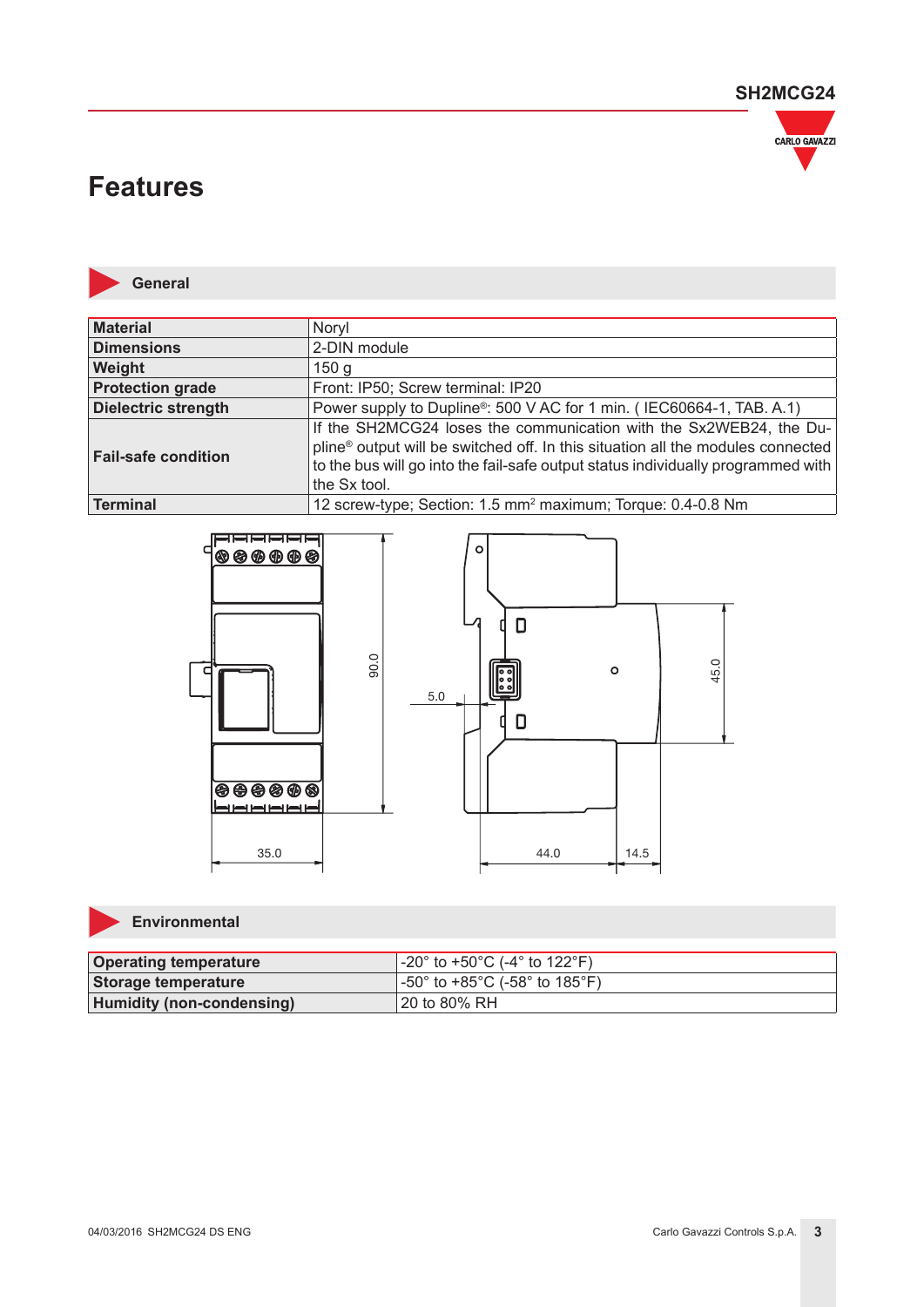

### **Compatibility and conformity**

|                                    | EN 61000-6-2                                                |  |
|------------------------------------|-------------------------------------------------------------|--|
|                                    | Electrostatic discharge: EN 61000-4-2                       |  |
|                                    | Radiated radiofrequency: EN 61000-4-3                       |  |
| <b>Electromagnetic compatibil-</b> | Burst immunity: EN 61000-4-4                                |  |
| ity (EMC) - immunity               | Surge: EN 61000-4-5                                         |  |
|                                    | Conducted radio frequency: EN 61000-4-6                     |  |
|                                    | Power frequency magnetic fields: EN 61000-4-8               |  |
|                                    | Voltage dips, variations, interruptions: EN 61000-4-11      |  |
|                                    | EN 61000-6-3                                                |  |
| <b>Electromagnetic compatibil-</b> | Conducted and radiated emissions: CISPR 22 (EN55022), cl. B |  |
| ity (EMC) - emissions              | Conducted emissions: CISPR 16-2-1 EN55016-2-1)              |  |
|                                    | Radiated emissions: CISPR 16-2-3 (EN55016-2-3)              |  |
| <b>Approvals</b>                   |                                                             |  |

## **Power Supply**

| <b>Power Supply</b>                  | Overvoltage cat. II (IEC 60664-1, par. 4.3.3.2); Rated operational voltage: 15<br>to 24 VDC $\pm$ 20% |
|--------------------------------------|-------------------------------------------------------------------------------------------------------|
| <b>Operational voltage range</b>     | 10 to 30 VDC (ripple included)                                                                        |
| <b>Rated operational power</b>       | 6.5 W                                                                                                 |
| Protection for reverse polar-<br>ity | Yes                                                                                                   |
| <b>Connection</b>                    | 2xA1 (+) and 2xA2 (-)- (2 pairs of terminals internally connected)                                    |
| Power on delay                       | Typ. $4 s$                                                                                            |
| <b>Power off delay</b>               | 1 s                                                                                                   |



## **Dupline®**

| Voltage                              | 8.2 V                                                                                |
|--------------------------------------|--------------------------------------------------------------------------------------|
|                                      |                                                                                      |
| Maximum Dupline <sup>®</sup> voltage | 10V                                                                                  |
| Minimum Dupline <sup>®</sup> voltage | 4.5 V                                                                                |
| <b>Maximum Dupline® current</b>      | 450 mA @ 25°; 350 mA @ 40°                                                           |
|                                      | $D+$ and $D-$                                                                        |
| <b>Terminal</b>                      | Note: The Dupline <sup>®</sup> bus is located on the upper connector and also on the |
|                                      | local bus connector on the right side of the module.                                 |
| <b>Addressing</b>                    | The address of the SH2MCG24 is defined in the Sx tool, and then assigned             |
|                                      | to it by the Sx2WEB24 according to the SIN.                                          |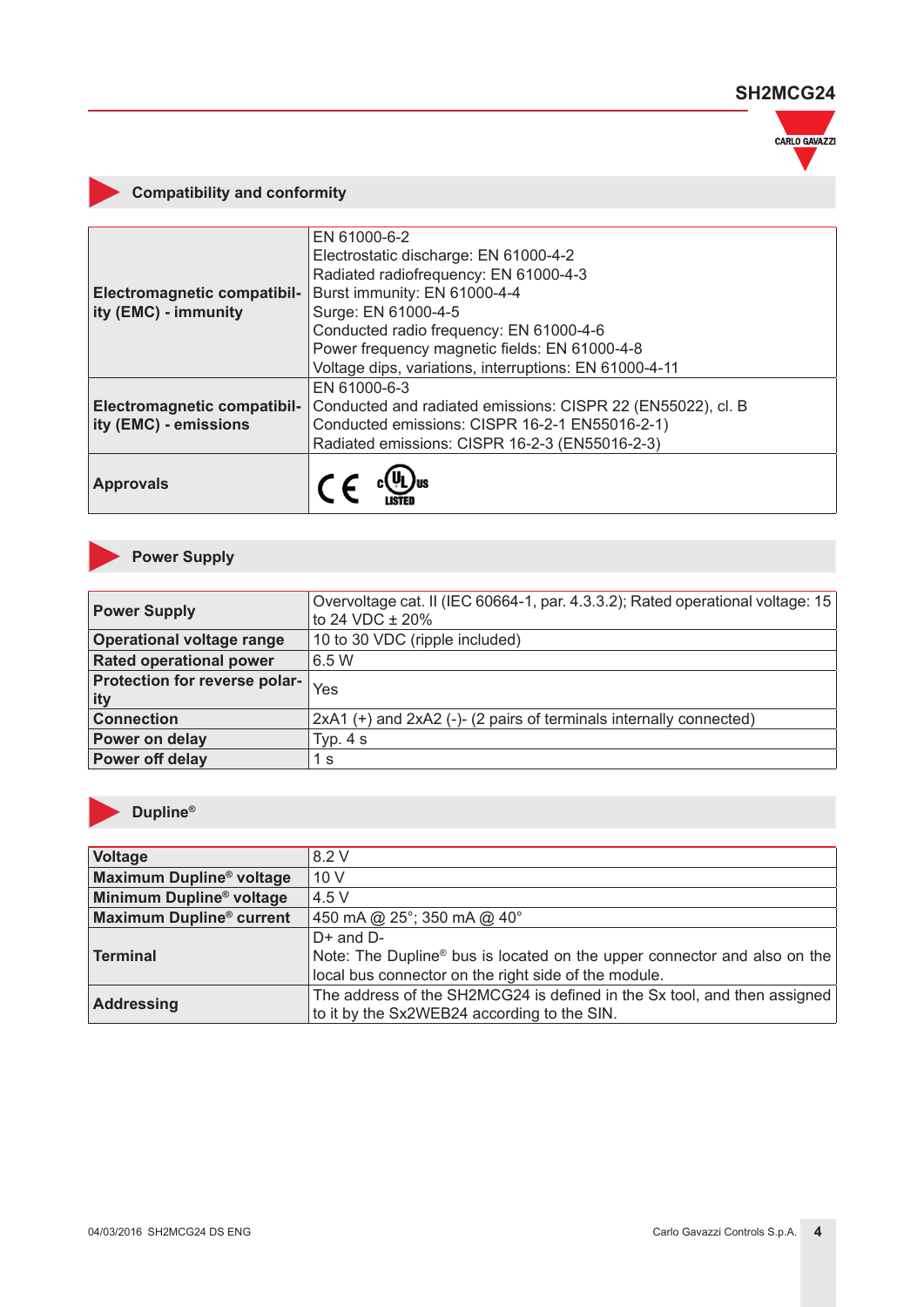



| <b>Bus type</b>   | RS485 high speed bus                                                                                                                                                                                |  |
|-------------------|-----------------------------------------------------------------------------------------------------------------------------------------------------------------------------------------------------|--|
| <b>Protocol</b>   | Internal proprietary protocol                                                                                                                                                                       |  |
| Number of slave   | Maximum 7                                                                                                                                                                                           |  |
| <b>Connection</b> | By local bus (left and right connectors) or terminals GND, A(-), B(+).<br>T1, T2: termination inputs.<br>They have to be short-circuited on the last module of the network.<br>See wiring diagrams. |  |

## **Connection Diagrams**



**Note:** Terminals T, these two terminals must be short-circuited in the last module of the network.